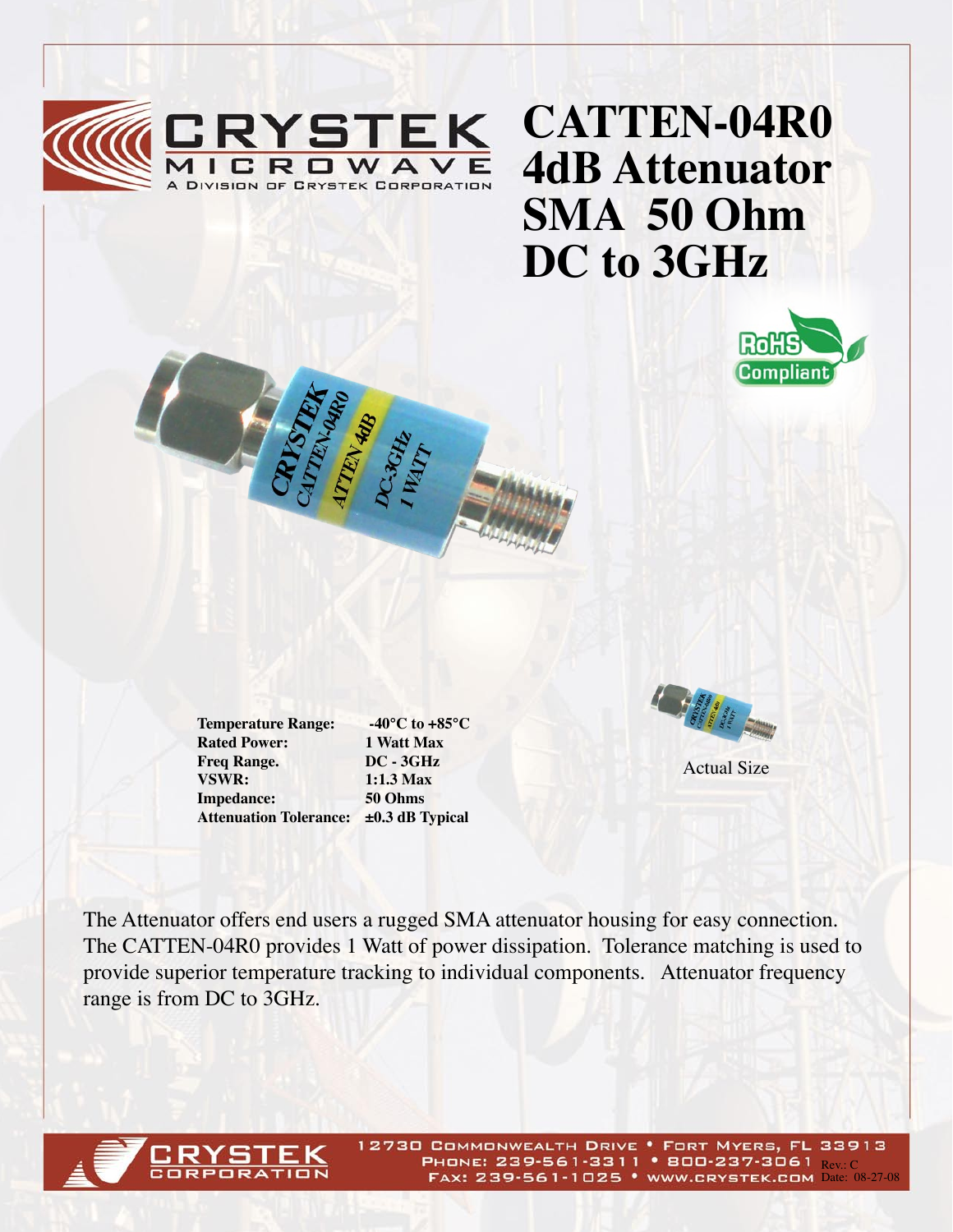

| <b>Part Number</b> | <b>Attenuation</b> | <b>Power</b><br>(Max) |
|--------------------|--------------------|-----------------------|
| CATTEN-01R0        | 1 dB               | 1 Watt                |
| CATTEN-01R5        | $1.5 \text{ dB}$   | 1 Watt                |
| CATTEN-02R0        | 2 dB               | 1 Watt                |
| CATTEN-03R0        | 3 dB               | 1 Watt                |
| CATTEN-04R0        | 4 dB               | 1 Watt                |
| CATTEN-05R0        | 5 dB               | 1 Watt                |
| CATTEN-06R0        | 6 dB               | 1 Watt                |
| CATTEN-07R0        | 7dB                | 1 Watt                |
| CATTEN-08R0        | 8dB                | 1 Watt                |
| CATTEN-09R0        | 9dB                | 1 Watt                |
| CATTEN-0100        | 10dB               | 1 Watt                |
| CATTEN-0150        | 15 dB              | $0.5$ Watt            |
| CATTEN-0200        | 20 dB              | $0.5$ Watt            |



| 4 dB Data      |               |                     | <b>Return Loss</b>    | Ro  |
|----------------|---------------|---------------------|-----------------------|-----|
| Freq.<br>(MHz) | Atten<br>(dB) | <b>Male</b><br>(dB) | <b>Female</b><br>(dB) | Cor |
| 0.3            | 3.98          | 67                  | 67                    |     |
| 0.5            | 3.98          | 66                  | 67                    |     |
| 0.8            | 3.98          | 66                  | 67                    |     |
| 1.0            | 3.98          | 66                  | 67                    |     |
| 5.0            | 4.00          | 65                  | 66                    |     |
| 10.0           | 4.00          | 63                  | 63                    |     |
| 20.0           | 4.00          | 58                  | 58                    |     |
| 50.0           | 4.00          | 52                  | 50                    |     |
| 100.0          | 3.99          | 46                  | 45                    |     |

200.0 4.01 41 39 300.0 4.02 38 36 400.0 4.06 36 34 500.0 4.03 33 32 600.0 4.01 31 31 700.0 4.03 30 29 800.0 4.04 29 28 900.0 4.04 28 27 1000.0 4.05 27 26 1500.0 4.08 23 23 2000.0 4.19 20 20 2500.0 4.25 18 18 3000.0 4.30 16 17



| <b>TEST</b>                             | <b>Condition of Test</b>                                   | <b>Test Results</b> |              |
|-----------------------------------------|------------------------------------------------------------|---------------------|--------------|
|                                         |                                                            | $0.5dB$ to $5dB$    | 6dB to 20dB  |
| Endurance Test at 70°C per EIA 575-3.14 | 1000 hours at 70 $^{\circ}$ C, 1.5 hrs "ON", 0.5 hrs "OFF" | $\pm$ 0.2 dB        | $\pm$ 0.3 dB |
| Overload per EIA 575-3.6                | Short time overload                                        | $\pm$ 0.2 dB        | $\pm$ 0.3 dB |
| <b>Thermal Shock</b>                    | per EIA 575-3.5                                            | $\pm$ 0.2 dB        | $\pm$ 0.3 dB |
| <b>Moisture Resistance</b>              | per EIA 575-3.10                                           | $\pm$ 0.2 dB        | $\pm$ 0.3 dB |
| High Temperature Exposure               | per EIA 575-3.7                                            | $\pm$ 0.2 dB        | $\pm$ 0.3 dB |
| Low Temperature Exposure                | per EIA 575-3.12                                           | $\pm$ 0.2 dB        | $\pm$ 0.3 dB |



12730 COMMONWEALTH DRIVE . FORT MYERS, FL 33913 PHONE: 239-561-3311 • 800-237-3061 Rev. C FAX: 239-561-1025 • WWW.CRYSTEK.COM Date: 08-27-08